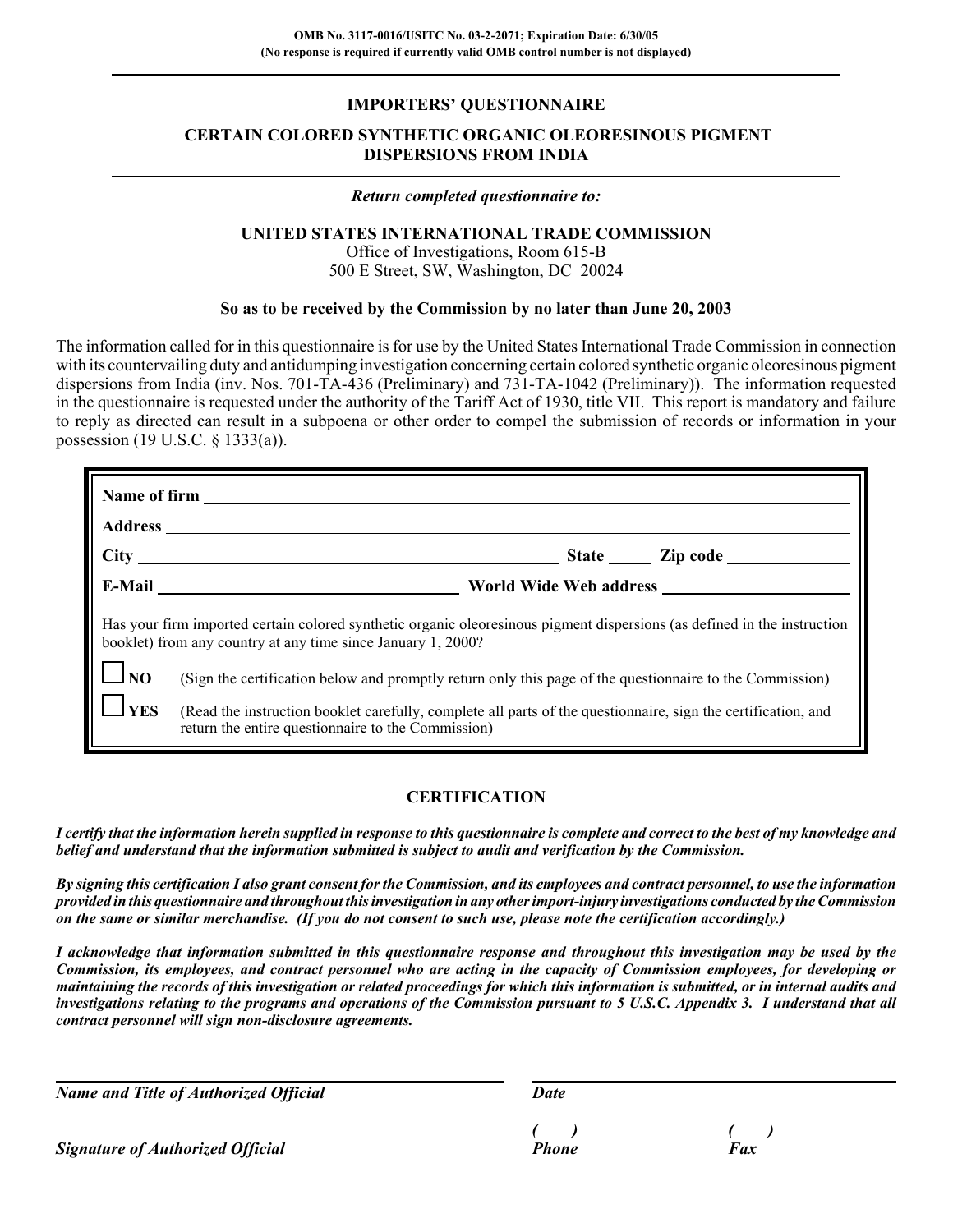# **PART I.**–**GENERAL QUESTIONS**

The questions in this questionnaire have been reviewed with market participants to ensure that issues of concern are adequately addressed and that data requests are sufficient, meaningful, and as limited as possible. Public reporting burden for this questionnaire is estimated to average 20 hours per response, including the time for reviewing instructions, searching existing data sources, gathering the data needed, and completing and reviewing the questionnaire. Send comments regarding the accuracy of this burden estimate or any other aspect of this collection of information, including suggestions for reducing the burden, to the Office of Investigations, U.S. International Trade Commission, 500 E Street, SW, Washington, DC 20436.

I-1. Please report below the actual number of hours required and the cost to your firm of preparing the reply to this questionnaire and completing the form.

| hours          | dollars                                                                                                                                                                                                                                                    |                               |
|----------------|------------------------------------------------------------------------------------------------------------------------------------------------------------------------------------------------------------------------------------------------------------|-------------------------------|
|                | Provide the name and address of establishment(s) covered by this questionnaire (see page 3 of the<br>instruction booklet for reporting guidelines). If your firm is publicly traded, please specify the<br>stock exchange and trading symbol.              |                               |
|                |                                                                                                                                                                                                                                                            |                               |
| N <sub>0</sub> | Is your firm owned, in whole or in part, by any other firm?<br>$\Gamma$ Yes–List the following information.                                                                                                                                                |                               |
| Firm name      | Address                                                                                                                                                                                                                                                    | <b>Extent of</b><br>ownership |
|                | Does your firm have any related firms, either domestic or foreign, which are engaged in                                                                                                                                                                    |                               |
|                | importing certain colored synthetic organic oleoresinous pigment dispersions from India into the<br>United States or which are engaged in exporting certain colored synthetic organic oleoresinous<br>pigment dispersions from India to the United States? |                               |
| $\log$         | Yes-List the following information.                                                                                                                                                                                                                        |                               |
| Firm name      | Address                                                                                                                                                                                                                                                    | Affiliation                   |
|                |                                                                                                                                                                                                                                                            |                               |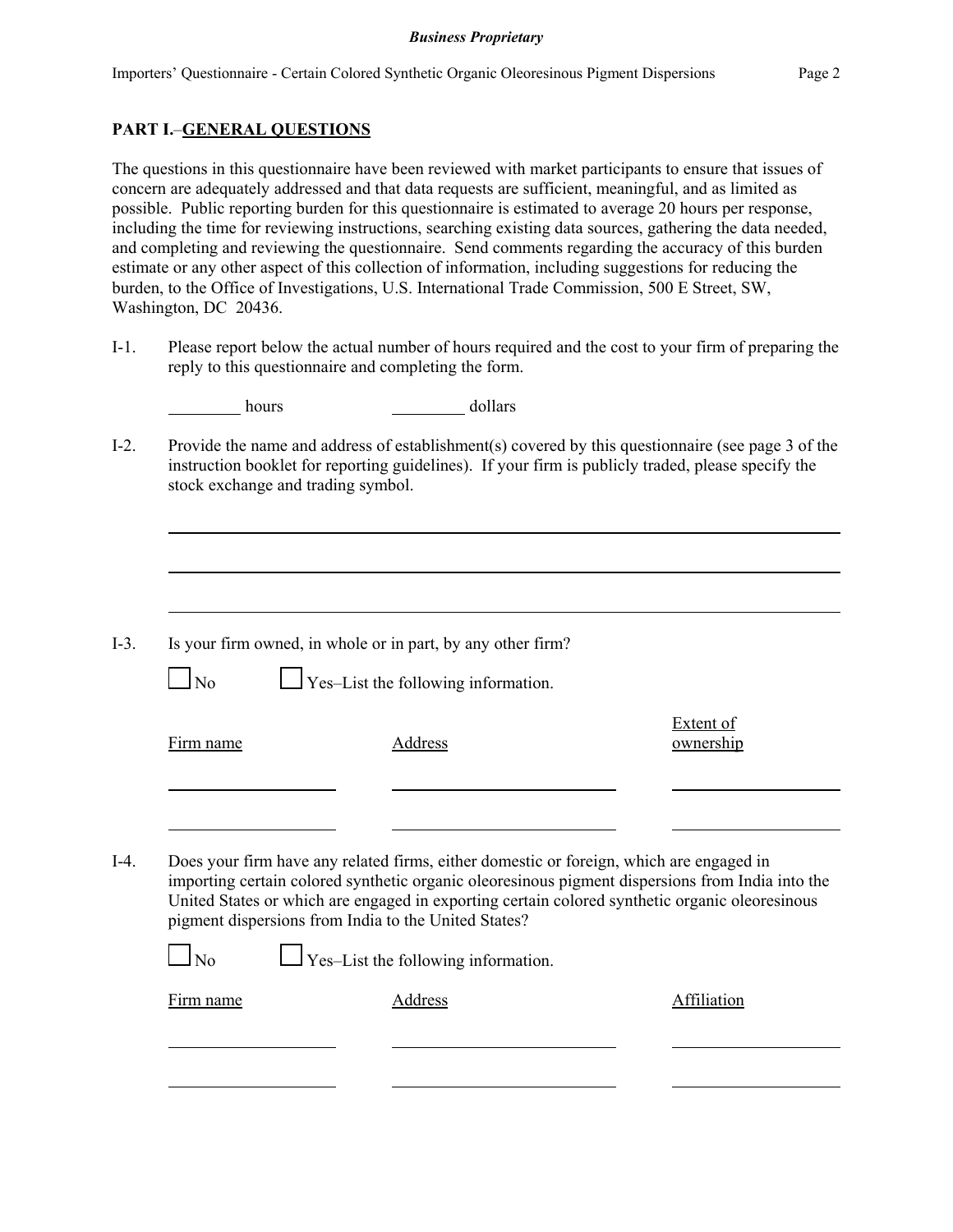# **PART I.**–**GENERAL QUESTIONS**–*Continued*

| $I-5.$  | production of certain colored synthetic organic oleoresinous pigment dispersions?              | Does your firm have any related firms, either domestic or foreign, which are engaged in the                                                                                                               |
|---------|------------------------------------------------------------------------------------------------|-----------------------------------------------------------------------------------------------------------------------------------------------------------------------------------------------------------|
|         | Yes-List the following information.<br><b>No</b>                                               |                                                                                                                                                                                                           |
|         | <b>Address</b><br>Firm name                                                                    | <b>Affiliation</b>                                                                                                                                                                                        |
|         |                                                                                                |                                                                                                                                                                                                           |
| $I-6.$  | oleoresinous pigment dispersions. More than one answer may be applicable.                      | Please indicate the nature of your firm's importing operations on certain colored synthetic organic                                                                                                       |
|         | Importer of record                                                                             | Takes title to the imported product(s)                                                                                                                                                                    |
|         | Consignee of the imported product(s)                                                           | Customs broker or freight forwarder                                                                                                                                                                       |
| $I-7$ . | telephone, and individual to contact).                                                         | If your firm is an importer of record of certain colored synthetic organic oleoresinous pigment<br>dispersions but is <b>not</b> the consignee, please list the consignees below (company name, address,  |
| $I-8$ . | N <sub>0</sub><br>Foreign trade zones                                                          | Please indicate whether your firm enters certain colored synthetic organic oleoresinous pigment<br>dispersions into, or withdraws such merchandise from, foreign trade zones or bonded warehouses.<br>Yes |
|         | N <sub>o</sub><br>Bonded warehouses                                                            | Yes                                                                                                                                                                                                       |
| $I-9.$  | dispersions under the TIB (temporary importation under bond) program.                          | Please indicate whether your firm imports certain colored synthetic organic oleoresinous pigment                                                                                                          |
|         | No<br>Yes                                                                                      |                                                                                                                                                                                                           |
| $I-10.$ | import relief investigations in the United States or in any other countries?<br>N <sub>o</sub> | To your knowledge, have the products subject to this investigation been the subject of any other                                                                                                          |
|         |                                                                                                |                                                                                                                                                                                                           |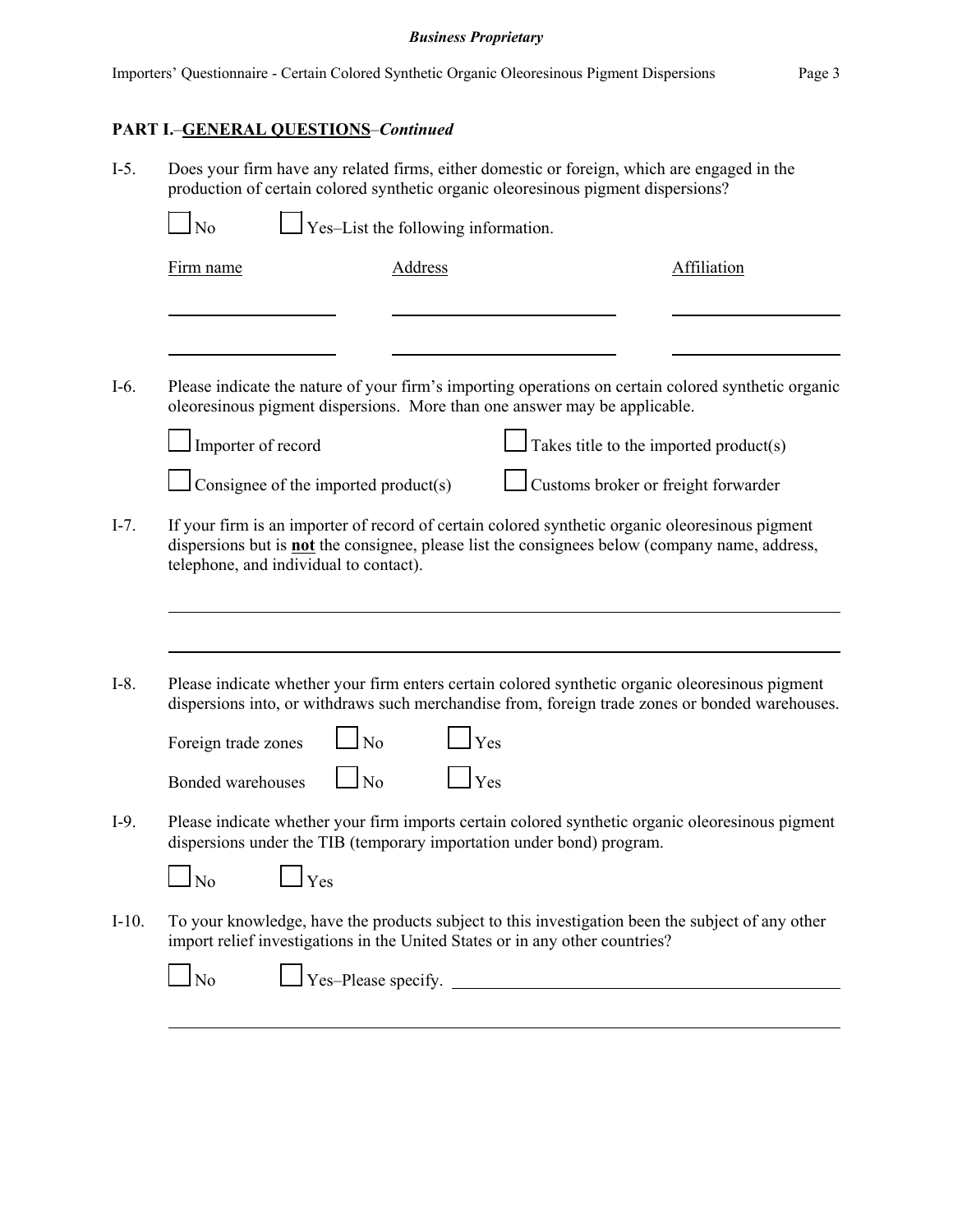# **PART II.**–**TRADE AND RELATED INFORMATION**

Further information on this part of the questionnaire can be obtained from Fred Ruggles (202-205-3187 or E-Mail fruggles@usitc.gov). **Supply all data requested on a calendar-year basis.**

II-1. Who should be contacted regarding the requested trade and related information?

| Company contact:       |                |                                                                                                                                                                                                                                                                                                                                                                                          |
|------------------------|----------------|------------------------------------------------------------------------------------------------------------------------------------------------------------------------------------------------------------------------------------------------------------------------------------------------------------------------------------------------------------------------------------------|
|                        | Name and title |                                                                                                                                                                                                                                                                                                                                                                                          |
|                        | Phone No.      | E-mail address                                                                                                                                                                                                                                                                                                                                                                           |
|                        |                | Has your firm experienced any plant openings, relocations, expansions, acquisitions,<br>consolidations, closures, or prolonged shutdowns because of strikes or equipment failure, or any<br>other change in the character of your operations or organization relating to the importation of<br>certain colored synthetic organic oleoresinous pigment dispersions since January 1, 2000? |
| $\overline{\text{No}}$ |                | Yes-Supply details as to the time, nature, and significance of such changes.                                                                                                                                                                                                                                                                                                             |
|                        |                |                                                                                                                                                                                                                                                                                                                                                                                          |
|                        |                |                                                                                                                                                                                                                                                                                                                                                                                          |
|                        |                |                                                                                                                                                                                                                                                                                                                                                                                          |
|                        |                |                                                                                                                                                                                                                                                                                                                                                                                          |
|                        |                | Has your firm imported or arranged for the importation of certain colored synthetic organic<br>oleoresinous pigment dispersions from India for delivery after March 31, 2003?                                                                                                                                                                                                            |
| $\log$                 |                |                                                                                                                                                                                                                                                                                                                                                                                          |
|                        |                |                                                                                                                                                                                                                                                                                                                                                                                          |
|                        |                |                                                                                                                                                                                                                                                                                                                                                                                          |
|                        |                | Yes-Indicate when such orders are to be delivered and the quantities involved.                                                                                                                                                                                                                                                                                                           |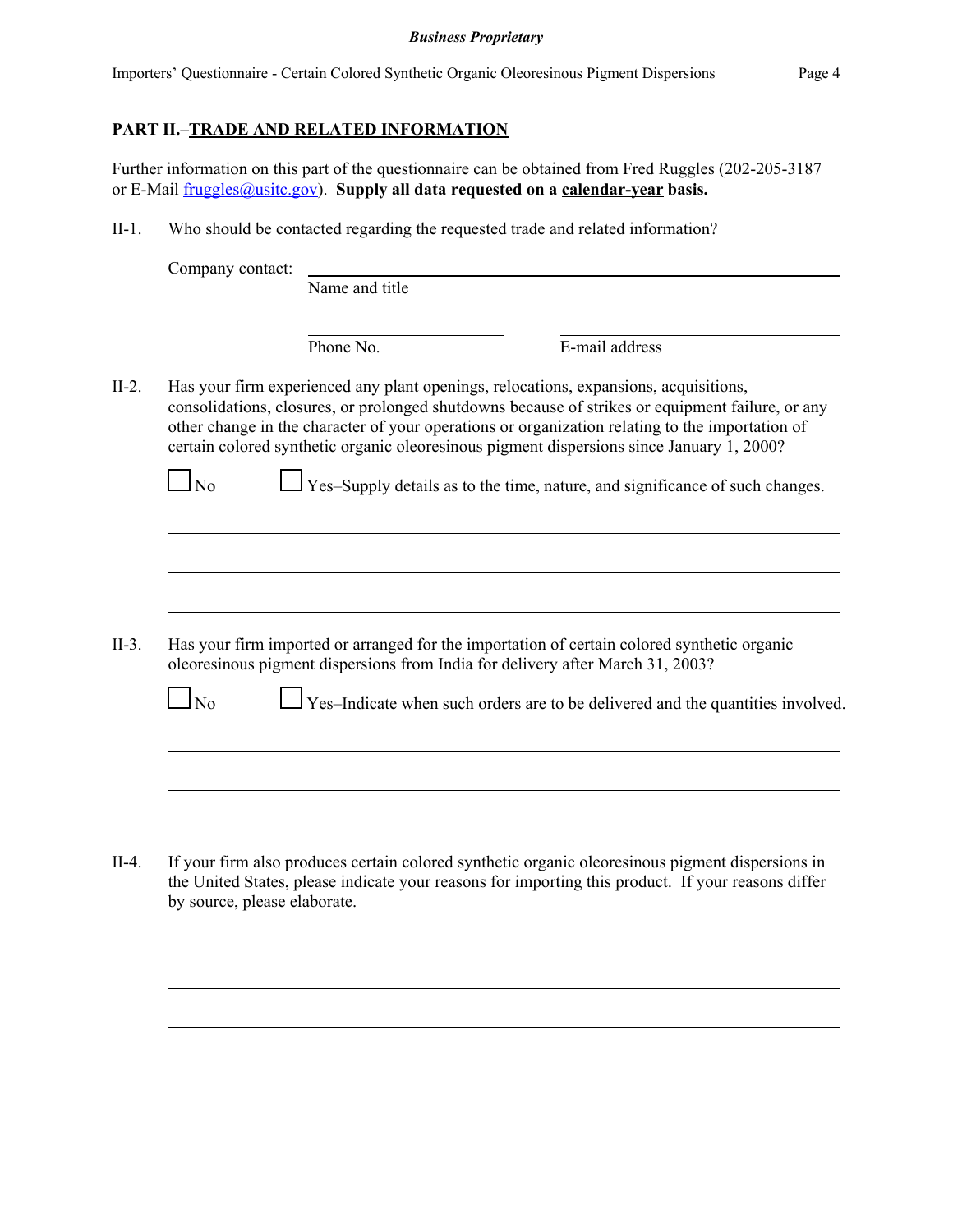II-5. **IMPORTS BY SOURCE**.–Report your firm's imports and your firm's shipments and inventories of certain colored synthetic organic oleoresinous pigment dispersions imported by your firm during the specified periods. (See definitions in the instruction booklet.) **Report separately for India and for all other sources combined. Photocopy as many pages as you need and identify the country for which you are reporting in the space provided.**

| All other sources combined <sup>1</sup><br>India                                                                                                                                                                                                                                                                                         |      |                       |      |      |               |  |
|------------------------------------------------------------------------------------------------------------------------------------------------------------------------------------------------------------------------------------------------------------------------------------------------------------------------------------------|------|-----------------------|------|------|---------------|--|
| (Quantity in 1,000 pounds, value in \$1,000)                                                                                                                                                                                                                                                                                             |      |                       |      |      |               |  |
|                                                                                                                                                                                                                                                                                                                                          |      | <b>Calendar years</b> |      |      | January-March |  |
| <b>Item</b>                                                                                                                                                                                                                                                                                                                              | 2000 | 2001                  | 2002 | 2002 | 2003          |  |
| <b>BEGINNING-OF-PERIOD INVENTORIES (quantity)</b>                                                                                                                                                                                                                                                                                        |      |                       |      |      |               |  |
| <b>IMPORTS:2</b>                                                                                                                                                                                                                                                                                                                         |      |                       |      |      |               |  |
| Quantity of imports                                                                                                                                                                                                                                                                                                                      |      |                       |      |      |               |  |
| Value of imports                                                                                                                                                                                                                                                                                                                         |      |                       |      |      |               |  |
| <b>U.S. SHIPMENTS:</b>                                                                                                                                                                                                                                                                                                                   |      |                       |      |      |               |  |
| <b>Commercial shipments:</b>                                                                                                                                                                                                                                                                                                             |      |                       |      |      |               |  |
| Quantity of commercial shipments                                                                                                                                                                                                                                                                                                         |      |                       |      |      |               |  |
| Value of commercial shipments                                                                                                                                                                                                                                                                                                            |      |                       |      |      |               |  |
| Internal consumption/company transfers:                                                                                                                                                                                                                                                                                                  |      |                       |      |      |               |  |
| Quantity of internal consumption/transfers                                                                                                                                                                                                                                                                                               |      |                       |      |      |               |  |
| Value <sup>3</sup> of internal consumption/transfers                                                                                                                                                                                                                                                                                     |      |                       |      |      |               |  |
| <b>EXPORT SHIPMENTS:4</b>                                                                                                                                                                                                                                                                                                                |      |                       |      |      |               |  |
| Quantity of export shipments                                                                                                                                                                                                                                                                                                             |      |                       |      |      |               |  |
| Value of export shipments                                                                                                                                                                                                                                                                                                                |      |                       |      |      |               |  |
| END-OF-PERIOD INVENTORIES <sup>5</sup> (quantity)                                                                                                                                                                                                                                                                                        |      |                       |      |      |               |  |
| <b>U.S. SHIPMENTS TO DISTRIBUTORS (quantity)</b>                                                                                                                                                                                                                                                                                         |      |                       |      |      |               |  |
| <b>U.S. SHIPMENTS TO END USERS (quantity)</b>                                                                                                                                                                                                                                                                                            |      |                       |      |      |               |  |
|                                                                                                                                                                                                                                                                                                                                          |      |                       |      |      |               |  |
|                                                                                                                                                                                                                                                                                                                                          |      |                       |      |      |               |  |
| <sup>2</sup> Identify the foreign producers, if known:                                                                                                                                                                                                                                                                                   |      |                       |      |      |               |  |
| <sup>3</sup> Sales to related firms (including internal consumption) must be valued at fair market value. In the event that you use<br>a different basis for valuing these sales within your company, please specify that basis (e.g., cost, cost plus, etc.) and<br>provide value data using that basis for 2000, 2001, and 2002 below: |      |                       |      |      |               |  |
| <sup>4</sup> Identify your principal export markets:                                                                                                                                                                                                                                                                                     |      |                       |      |      |               |  |

5 Reconciliation of data.--Note that the **quantities** reported above should reconcile as follows: beginning-of-period inventories, plus imports, less total shipments, equals end-of-period inventories. Do the data reported reconcile?

Yes **L**No–Please explain: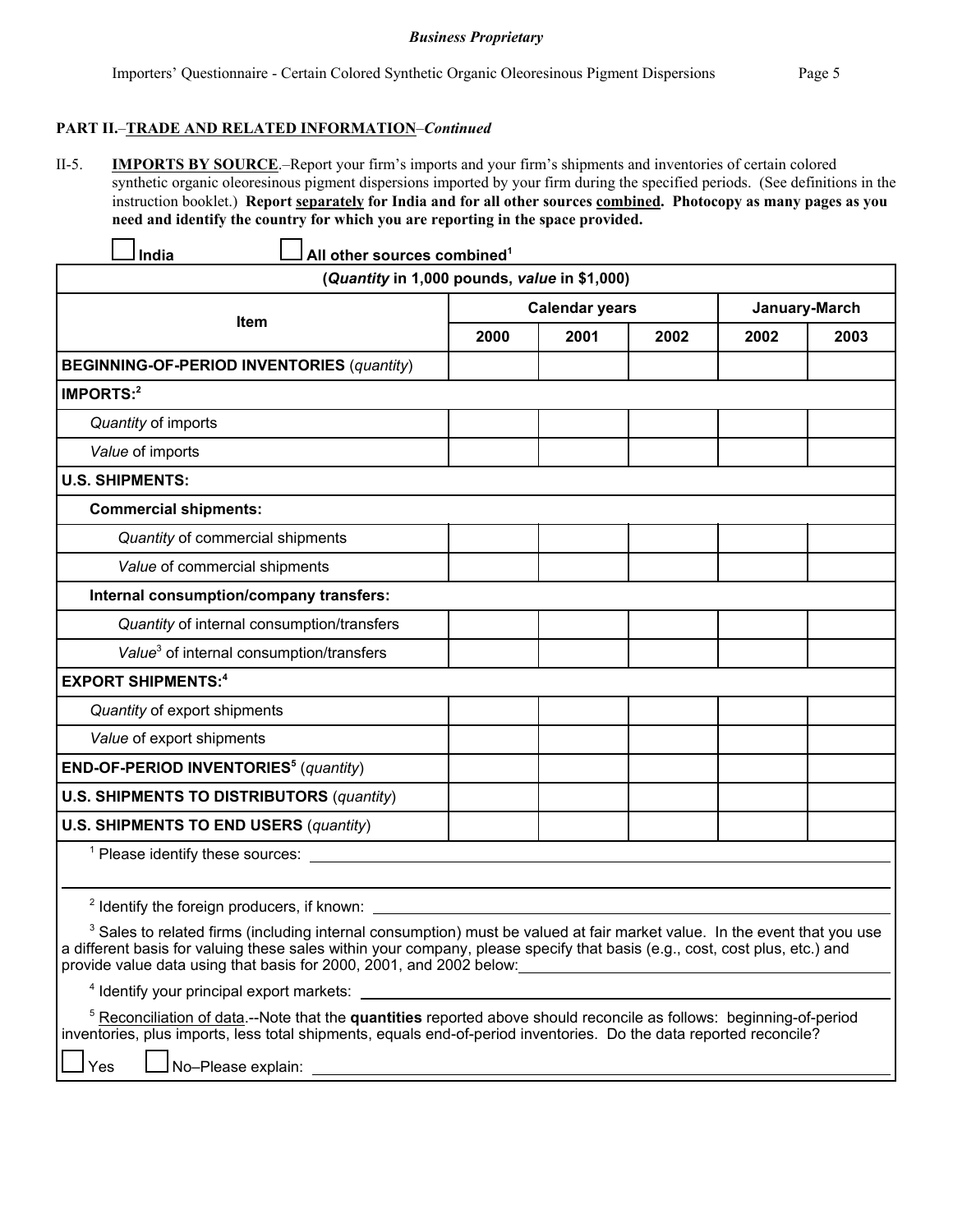# **PART II.**–**TRADE AND RELATED INFORMATION**–*Continued*

II-6. **SHIPMENTS OF SUBJECT MERCHANDISE IN INK FORM**.–Report your firm's shipments and inventories of printing ink produced from subject merchandise imported by your firm.

| (Quantity in 1,000 pounds, value in \$1,000)                  |                       |      |      |               |      |
|---------------------------------------------------------------|-----------------------|------|------|---------------|------|
| <b>Item</b>                                                   | <b>Calendar years</b> |      |      | January-March |      |
|                                                               | 2000                  | 2001 | 2002 | 2002          | 2003 |
| Subject merchandise consumed in ink production:               |                       |      |      |               |      |
| Quantity                                                      |                       |      |      |               |      |
| Value                                                         |                       |      |      |               |      |
| U.S. shipments of printing ink:                               |                       |      |      |               |      |
| Quantity of shipments                                         |                       |      |      |               |      |
| Value of shipments                                            |                       |      |      |               |      |
| Percent by weight of subject merchandise in ink<br>shipments: |                       |      |      |               |      |
| <b>Export shipments of printing ink:</b>                      |                       |      |      |               |      |
| Quantity of export shipments                                  |                       |      |      |               |      |
| Value of export shipments                                     |                       |      |      |               |      |

# II-7. **SHIPMENTS OF INK BY PROCESS COLOR**.–Report your firm's quantity and value of printing ink produced from subject merchandise imported by your firm for each of the three process colors.

| (Quantity in 1,000 pounds, value in \$1,000) |                       |      |      |               |      |
|----------------------------------------------|-----------------------|------|------|---------------|------|
|                                              | <b>Calendar years</b> |      |      | January-March |      |
| <b>Item</b>                                  | 2000                  | 2001 | 2002 | 2002          | 2003 |
| Red ink shipments:                           |                       |      |      |               |      |
| Quantity                                     |                       |      |      |               |      |
| Value                                        |                       |      |      |               |      |
| <b>Yellow ink shipments:</b>                 |                       |      |      |               |      |
| Quantity                                     |                       |      |      |               |      |
| Value                                        |                       |      |      |               |      |
| <b>Blue ink shipments:</b>                   |                       |      |      |               |      |
| Quantity                                     |                       |      |      |               |      |
| Value                                        |                       |      |      |               |      |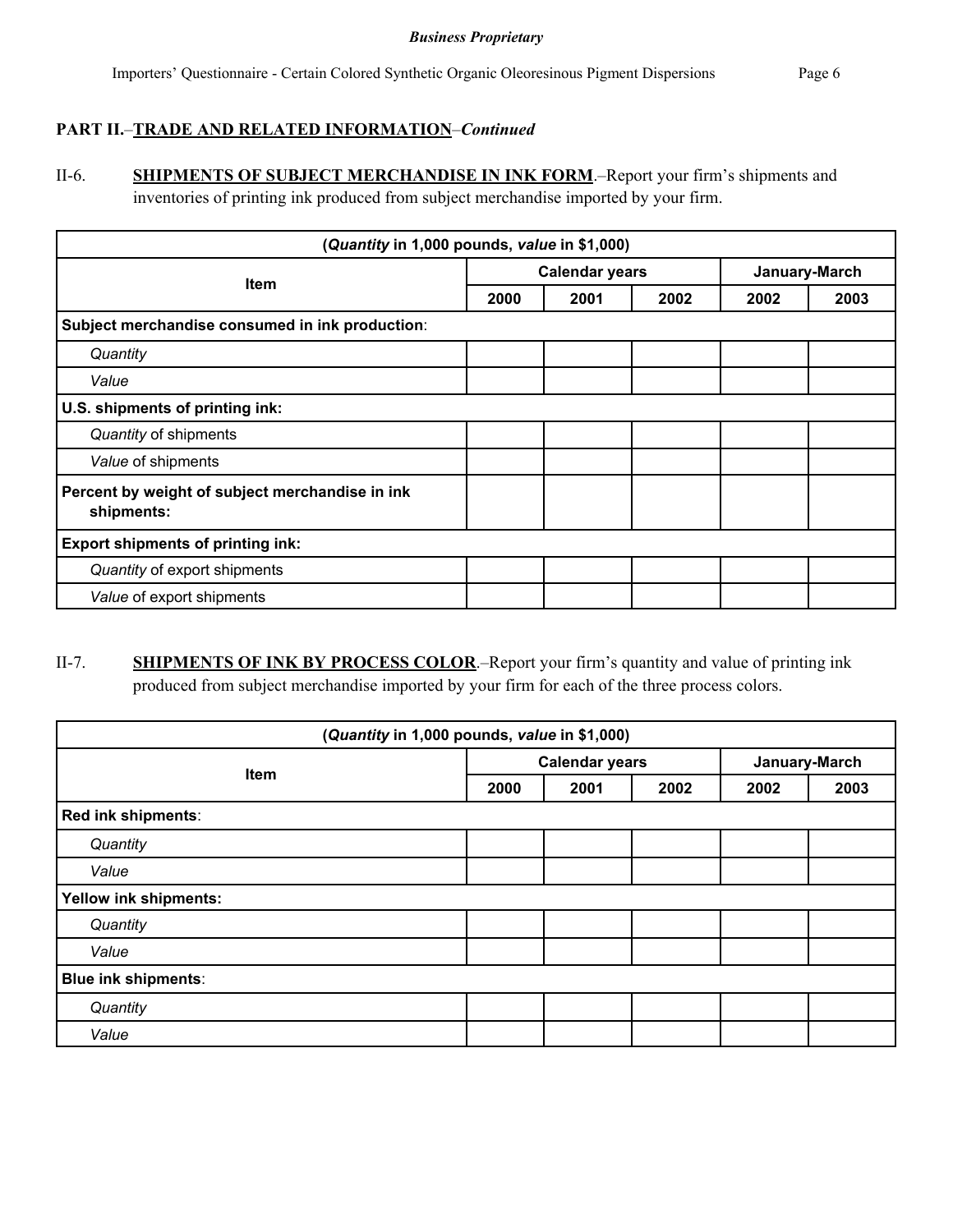Importers' Questionnaire - Certain Colored Synthetic Organic Oleoresinous Pigment Dispersions Page 7

### **PART III.**–**PRICING AND RELATED INFORMATION**

Further information on this part of the questionnaire can be obtained from Mary Pedersen (202-205-3247).

III-1. Who should be contacted regarding the requested pricing and related information?

Company contact:

Name and title

Phone No. **E-mail address** 

## **Section III-A.**–**PRICE DATA**

This section requests quarterly price and quantity data, f.o.b. your U.S. point of shipment, concerning your firm's U.S. commercial shipments to unrelated U.S. customers of the following products imported from India during January 2000-March 2003:

The following products are used in flushes/bases for use in *heatset web offset printing inks*

*Product 1***.--**PR-57:1 (red) (CAS 5281-04-9) *Product 2***.--**PY-12 (yellow) (CAS 15541-56-7/6358-85-6) *Product 3***.--**PB-15:3 (blue) (CAS 147-14-8)

The following products are used in flushes/bases for use in *sheetfed inks*

*Product 4***.--**PR-57:1 (red) (CAS 5281-04-9) *Product 5***.--**PY-12 (yellow) (CAS 15541-56-7/6358-85-6) *Product 6***.--**PB-15:3 (blue) (CAS 147-14-8)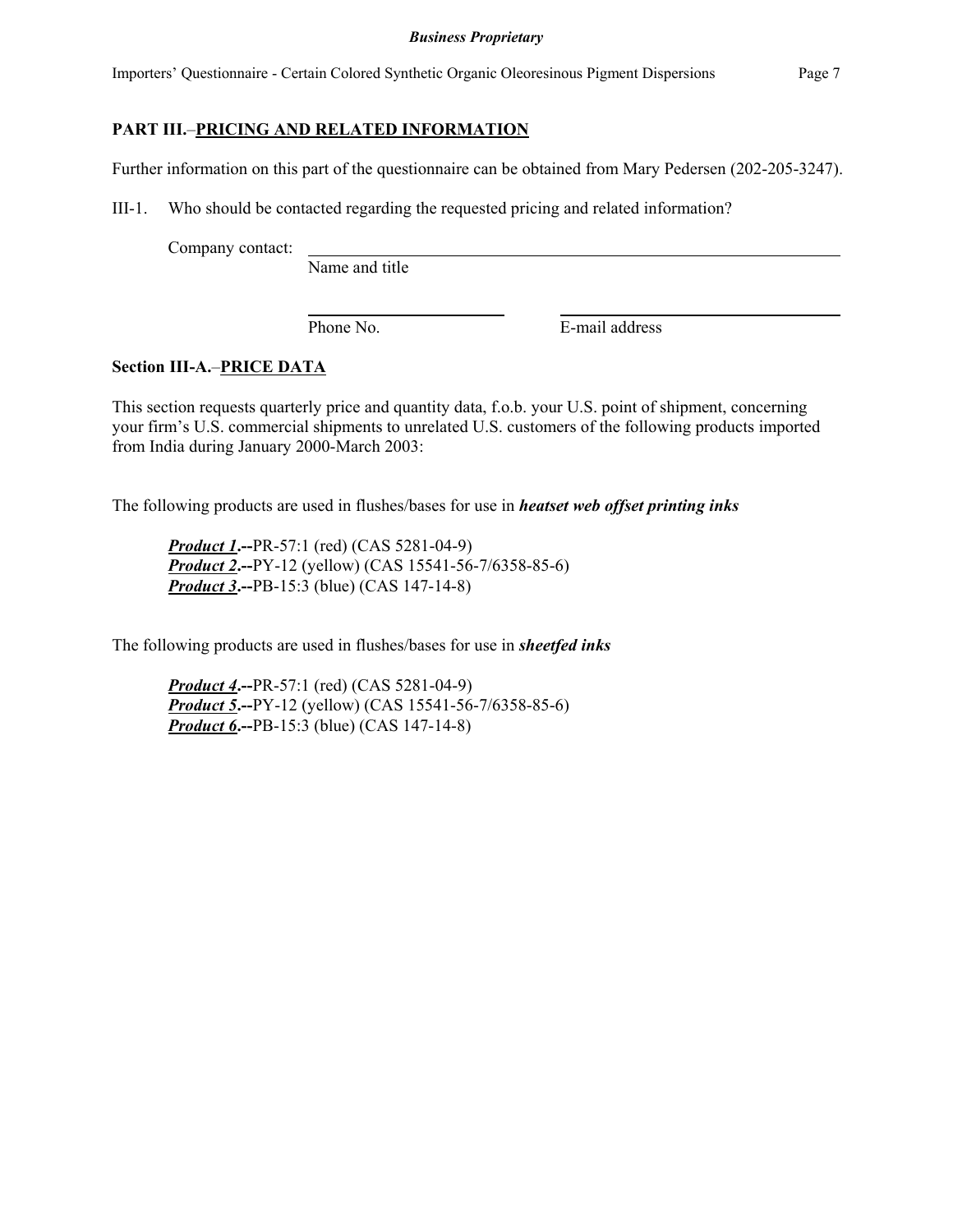# **PART III.**–**PRICING AND RELATED INFORMATION**–*Continued*

#### **Section III-A.**–**PRICE DATA**–*Continued*

**COPY THIS PAGE AS NECESSARY.** Complete a separate page for each of the specified products1 imported from India and sold by your firm. Also complete a separate page for each subject country you import from.

| Product 1 Product 2 Product 3 Product 4 Product 5 Product 6 Product 6                                                                                                  |                   |                    |
|------------------------------------------------------------------------------------------------------------------------------------------------------------------------|-------------------|--------------------|
| India<br>(Quantity in 1,000 pounds, value in dollars)                                                                                                                  | <b>All Others</b> |                    |
| <b>Period of shipment</b>                                                                                                                                              | Quantity          | Value <sup>2</sup> |
| 2000:                                                                                                                                                                  |                   |                    |
| January-March                                                                                                                                                          |                   |                    |
| April-June                                                                                                                                                             |                   |                    |
| July-September                                                                                                                                                         |                   |                    |
| October-December                                                                                                                                                       |                   |                    |
| 2001:                                                                                                                                                                  |                   |                    |
| January-March                                                                                                                                                          |                   |                    |
| April-June                                                                                                                                                             |                   |                    |
| July-September                                                                                                                                                         |                   |                    |
| October-December                                                                                                                                                       |                   |                    |
| 2002:                                                                                                                                                                  |                   |                    |
| January-March                                                                                                                                                          |                   |                    |
| April-June                                                                                                                                                             |                   |                    |
| July-September                                                                                                                                                         |                   |                    |
| October-December                                                                                                                                                       |                   |                    |
| 2003:                                                                                                                                                                  |                   |                    |
| January-March                                                                                                                                                          |                   |                    |
| <sup>1</sup> If your product does not exactly meet the product specifications but is competitive with the specified<br>product, provide a description of your product: |                   |                    |
|                                                                                                                                                                        |                   |                    |
| <sup>2</sup> Net values (i.e., gross sales values less all discounts, allowances, rebates, prepaid freight, and the                                                    |                   |                    |

value of returned goods), f.o.b. your U.S. point of shipment.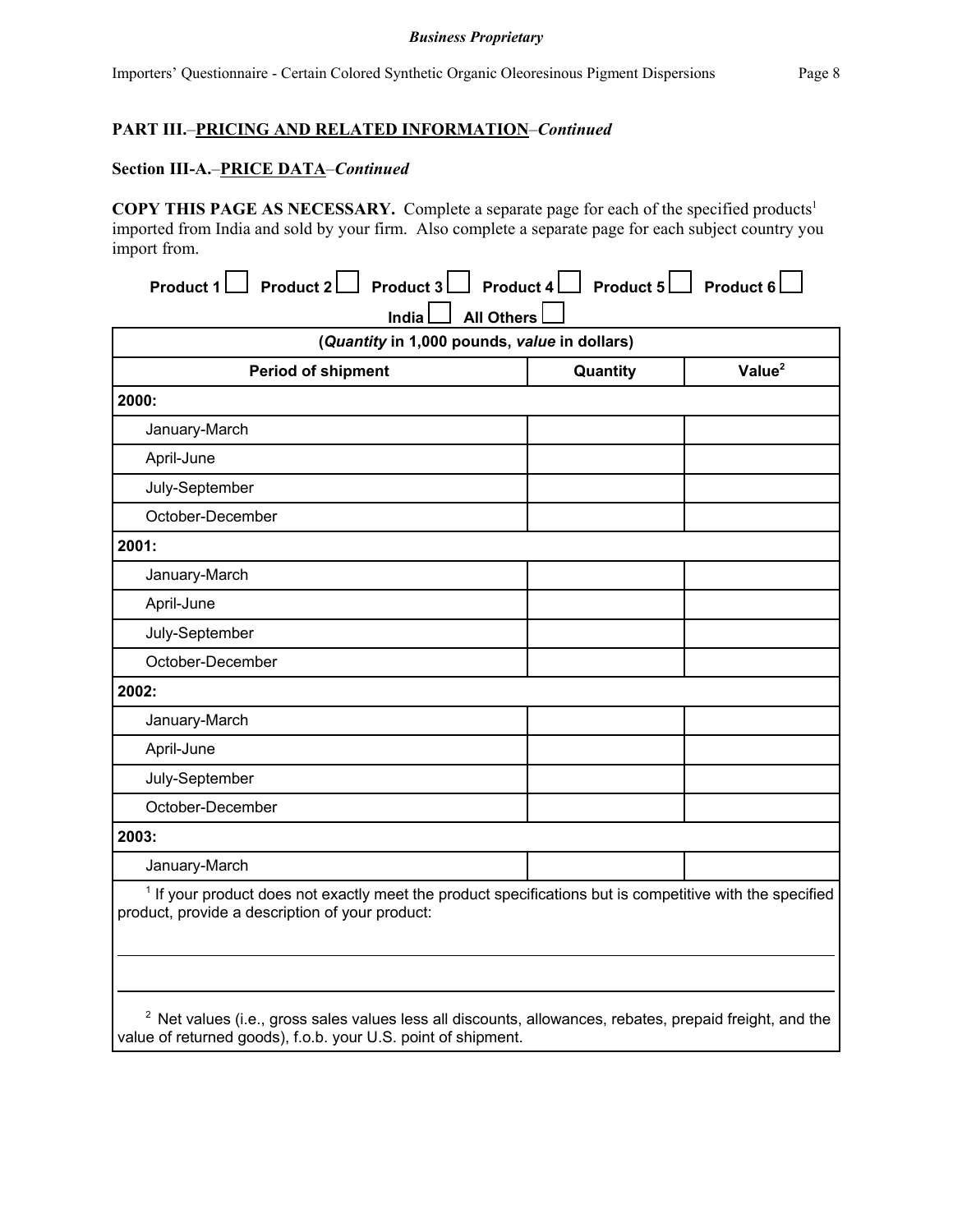## **PART III.**–**PRICING AND RELATED INFORMATION**–*Continued*

### **Section III-B.**–**PRICE-RELATED QUESTIONS**

l

- III-B-1. Please describe how your firm determines the prices that it charges for sales of certain colored synthetic organic oleoresinous pigment dispersions (transaction by transaction negotiation, contracts for multiple shipments, set price lists, etc.). If your firm issues price lists, please include a copy of a recent price list with your submission. If your price list is large, please submit sample pages.
- III-B-2. Please describe your firm's discount policy (quantity discounts, annual total volume discounts, etc.).
- III-B-3. What are your firm's typical sales terms for certain colored synthetic organic oleoresinous pigment dispersions imported from India (e.g., 2/10 net 30 days)? \_\_\_\_\_\_\_\_\_\_\_\_\_ On what basis are your prices of such product usually quoted (e.g., f.o.b. port of entry, or delivered)?
- III-B-4. Approximately what percentage of your firm's sales of certain colored synthetic organic oleoresinous pigment dispersions imported from India are on a contract ( percent) vs. spot sales (
percent) basis? If you sell on a contract basis, please answer the following questions with respect to provisions of a typical contract.

(a) What is the average duration of a contract?

(b) How frequently are contracts renegotiated?

(c) Does the contract fix quantity, price, or both?

| (d) Does the contract have a meet or release provision? |
|---------------------------------------------------------|
|---------------------------------------------------------|

- (e) What are the standard quantity requirements, if any?
- (f) What is the price premium for sub-minimum shipments? percent
- III-B-5. What is the average lead time between a customer's order and the date of delivery for your firm's sales of certain colored synthetic organic oleoresinous pigment dispersions?
- III-B-6. What is the approximate percentage of the total delivered cost of certain colored synthetic organic oleoresinous pigment dispersions that is accounted for by transportation costs? percent. Who generally arranges the transportation to your customers' locations? Your firm or purchaser (check one). What proportion of your sales occur within 100 miles of your storage facility or the port of entry? percent. 101 to 1,000 miles? percent. Over 1,000 miles? percent.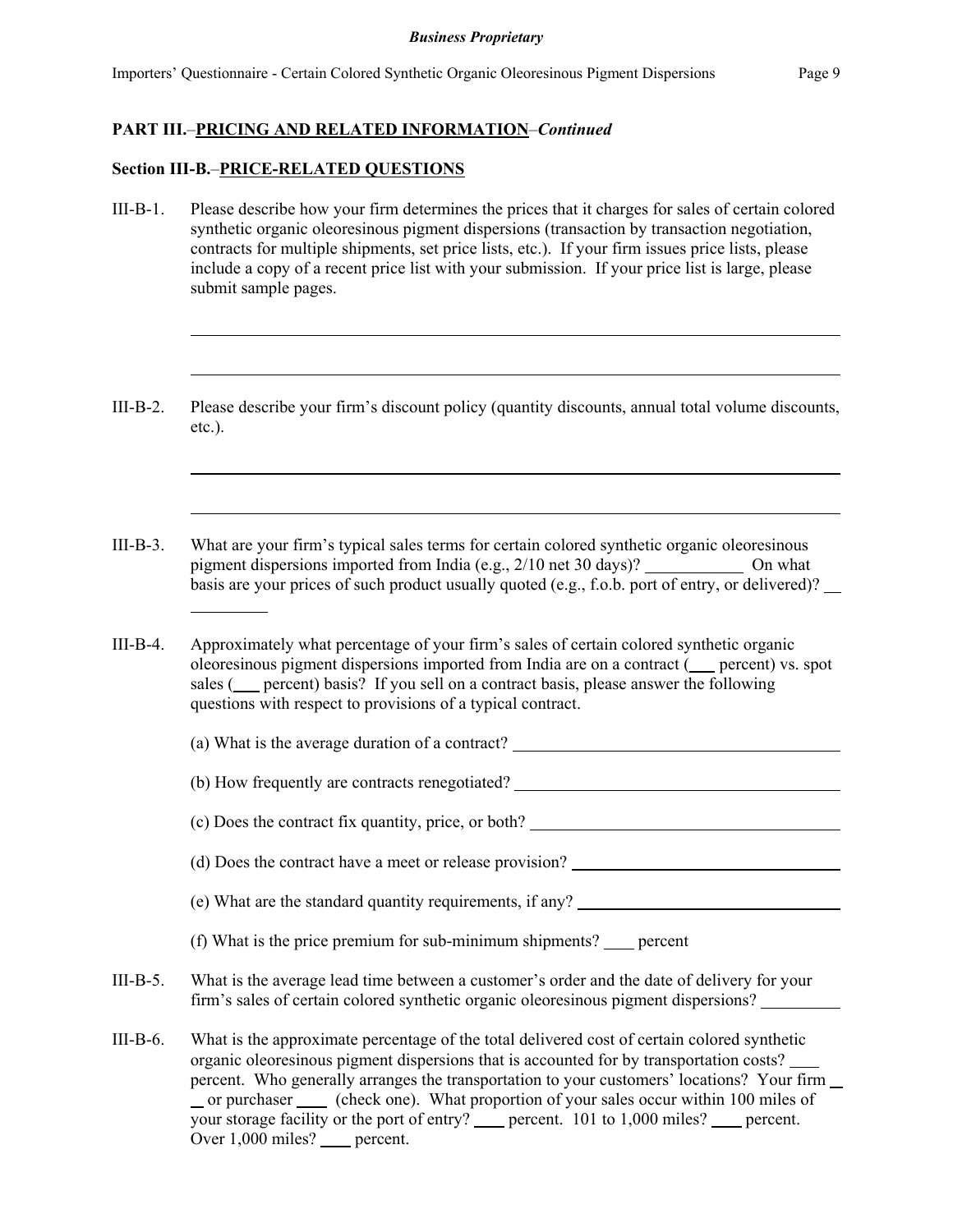## **PART III.**–**PRICING AND RELATED INFORMATION**–*Continued*

### **Section III-B.**–**PRICE-RELATED QUESTIONS**–*Continued*

- III-B-7. What is the geographic market area in the United States served by your firm's imports of certain colored synthetic organic oleoresinous pigment dispersions from India?
- III-B-8. What other products may be substitutes for certain colored synthetic organic oleoresinous pigment dispersions?
- III-B-9. Describe the end uses of the certain colored synthetic organic oleoresinous pigment dispersions that you import from India. For each end use product, what percentage of the total cost is accounted for by certain colored synthetic organic oleoresinous pigment dispersions?
- III-B-10. How has the demand within the United States (and outside the United States if known) for certain colored synthetic organic oleoresinous pigment dispersions changed since January 1, 2000? What were the principal factors affecting changes in demand?
- III-B-11. Have there been any significant changes in the product range or marketing of certain colored synthetic organic oleoresinous pigment dispersions in the past five years?

|--|

 $\Gamma$  Yes–Please describe.

III-B-12. Does your firm purchase or sell certain colored synthetic organic oleoresinous pigment dispersions over the internet?

> No Yes–Please describe, noting the estimated percentage of your firm's total purchases/sales of certain colored synthetic organic oleoresinous pigment dispersions in 2002 accounted for by internet transactions.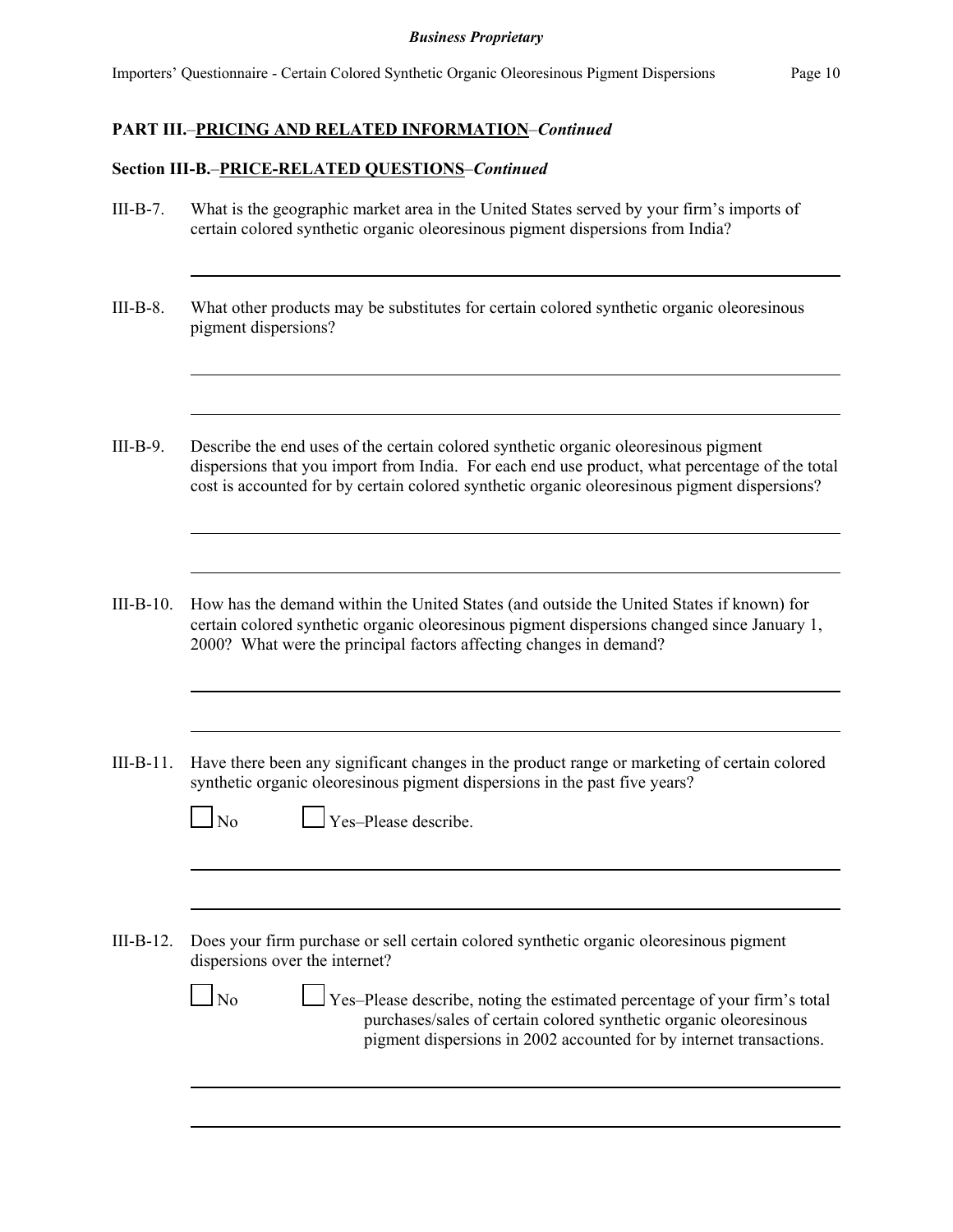# **PART III.**–**PRICING AND RELATED INFORMATION**–*Continued*

# **Section III-B.**–**PRICE-RELATED QUESTIONS**–*Continued*

| $III-B-13.$ | Are the U.S.-produced and imported certain colored synthetic organic oleoresinous pigment<br>dispersions from India used interchangeably (i.e., can they physically be used in the same<br>applications)?                                                                                                                                                                                          |
|-------------|----------------------------------------------------------------------------------------------------------------------------------------------------------------------------------------------------------------------------------------------------------------------------------------------------------------------------------------------------------------------------------------------------|
|             | No-Please explain.<br>Yes                                                                                                                                                                                                                                                                                                                                                                          |
|             |                                                                                                                                                                                                                                                                                                                                                                                                    |
| $III-B-14.$ | Are the U.S.-produced and NONSUBJECT imported certain colored synthetic organic<br>oleoresinous pigment dispersions (i.e., product imported from countries/firms not subject to<br>this investigation) generally used interchangeably?                                                                                                                                                             |
|             | $\Box$ Yes<br>No-Please explain, by country.                                                                                                                                                                                                                                                                                                                                                       |
| $III-B-15.$ | Are NONSUBJECT imported certain colored synthetic organic oleoresinous pigment<br>dispersions and imported certain colored synthetic organic oleoresinous pigment dispersions<br>from India used interchangeably?                                                                                                                                                                                  |
|             | No-Please explain, by country.<br>Yes                                                                                                                                                                                                                                                                                                                                                              |
|             |                                                                                                                                                                                                                                                                                                                                                                                                    |
| $III-B-16.$ | Are there any differences in product characteristics or sales conditions between U.S.-produced<br>certain colored synthetic organic oleoresinous pigment dispersions and certain colored<br>synthetic organic oleoresinous pigment dispersions imported from India that are a significant<br>factor in your firm's sales of certain colored synthetic organic oleoresinous pigment<br>dispersions? |
|             | Yes-Please describe any such advantages or disadvantages of the<br>N <sub>0</sub><br>domestic product vis-a-vis the imported product (e.g., quality,<br>availability, transportation network, product range, technical support,<br>$etc.$ ).                                                                                                                                                       |
|             |                                                                                                                                                                                                                                                                                                                                                                                                    |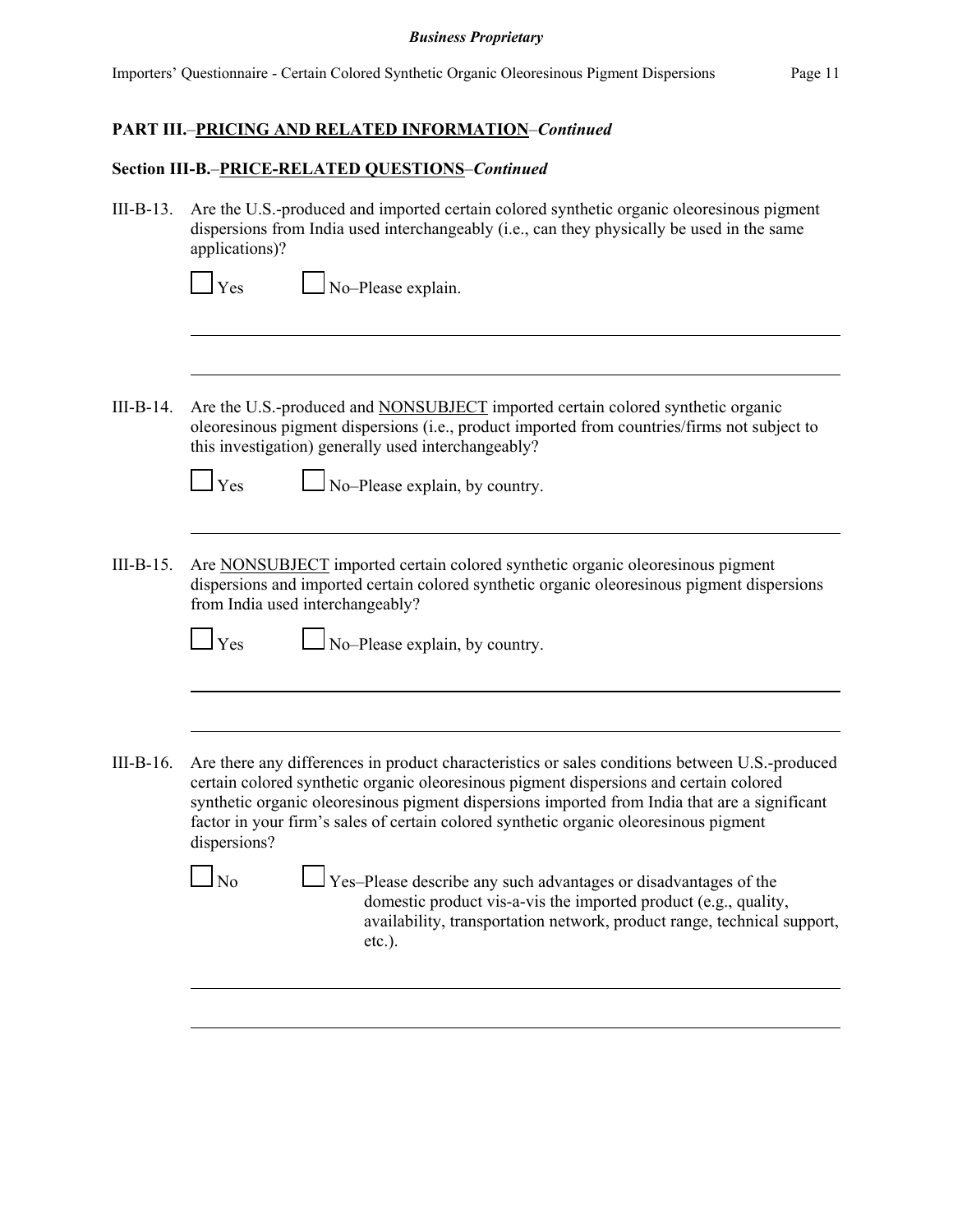## **PART III.**–**PRICING AND RELATED INFORMATION**–*Continued*

### **Section III-B.**–**PRICE-RELATED QUESTIONS**–*Continued*

- III-B-17. Are there any differences in product characteristics or sales conditions between U.S.-produced certain colored synthetic organic oleoresinous pigment dispersions and NONSUBJECT imported certain colored synthetic organic oleoresinous pigment dispersions that are a significant factor in your firm's sales of certain colored synthetic organic oleoresinous pigment dispersions?  $N_0$   $\Box$  Yes–Please describe any such advantages or disadvantages of the domestic product vis-a-vis the nonsubject imported product, by country of origin.
- III-B-18. Are there any differences in product characteristics or sales conditions between NONSUBJECT imported certain colored synthetic organic oleoresinous pigment dispersions and imported certain colored synthetic organic oleoresinous pigment dispersions from India that are a significant factor in your firm's sales of certain colored synthetic organic oleoresinous pigment dispersions?

|--|

- Yes–Please describe, by country, any such advantages or disadvantages of the nonsubject imported product vis-a-vis the imported product from India.
- III-B-19. If your firm is a distributor or reseller of subject merchandise, what are the major types of consumers to which you sell the imported colored synthetic organic oleoresinous pigment flushes and bases?
- III-B-20. What are your customer's specific end-uses for the subject merchandise that you resell to them? Please identify specific products and end-uses: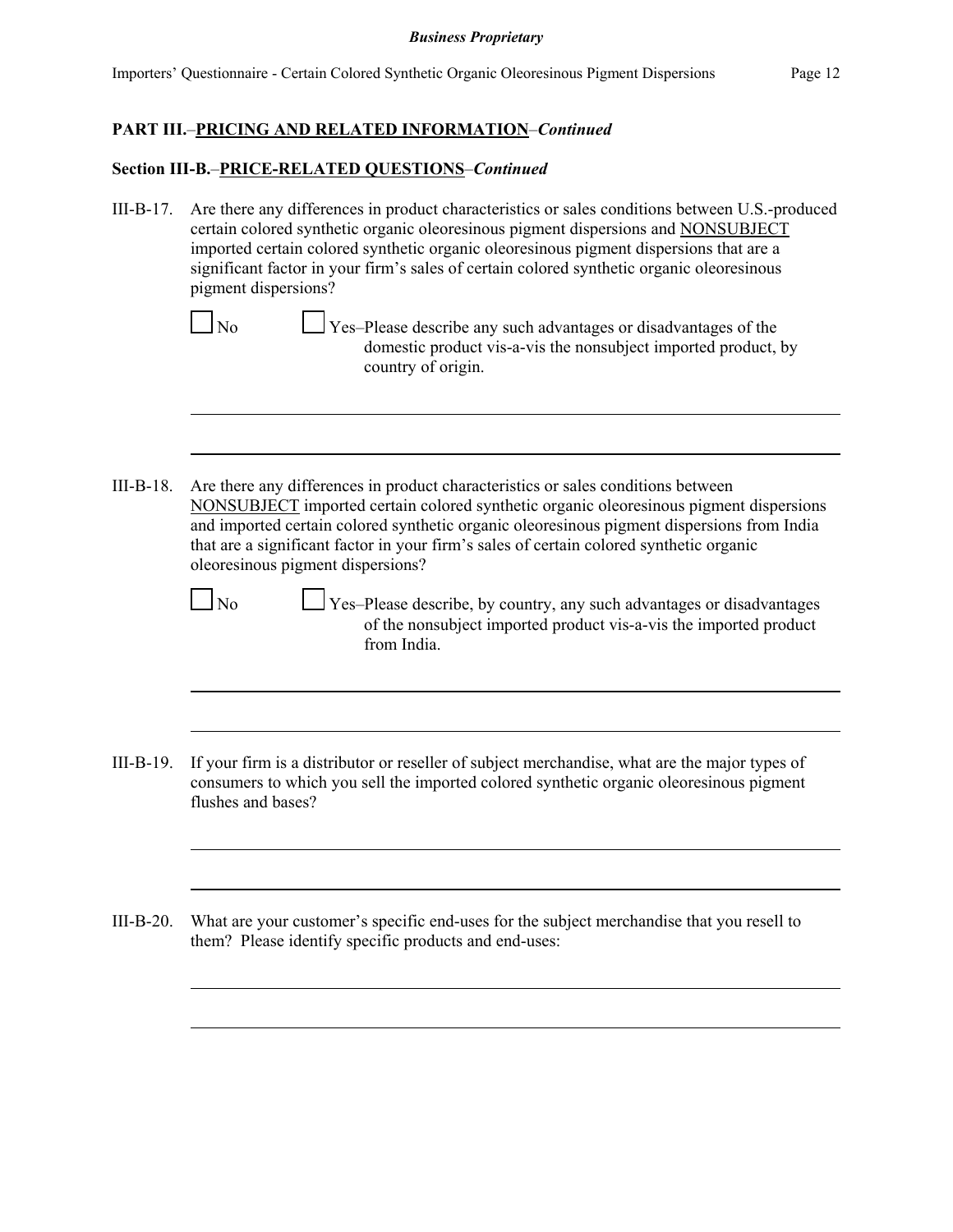Importers' Questionnaire - Certain Colored Synthetic Organic Oleoresinous Pigment Dispersions Page 13

# **PART III.**–**PRICING AND RELATED INFORMATION**–*Continued*

### **Section III-B.**–**PRICE-RELATED QUESTIONS**–*Continued*

- III-B-21. If your firm internally consumes subject merchandise, what are the products into which the subject merchandise is further processed or manufactured?
- III-B-22. If your firm internally consumes subject merchandise, report the percent that the subject merchandise accounted for of the total cost of materials and the cost of production of your further processed or manufactured product in 2002:

Percent of cost of materials Percent of cost of production